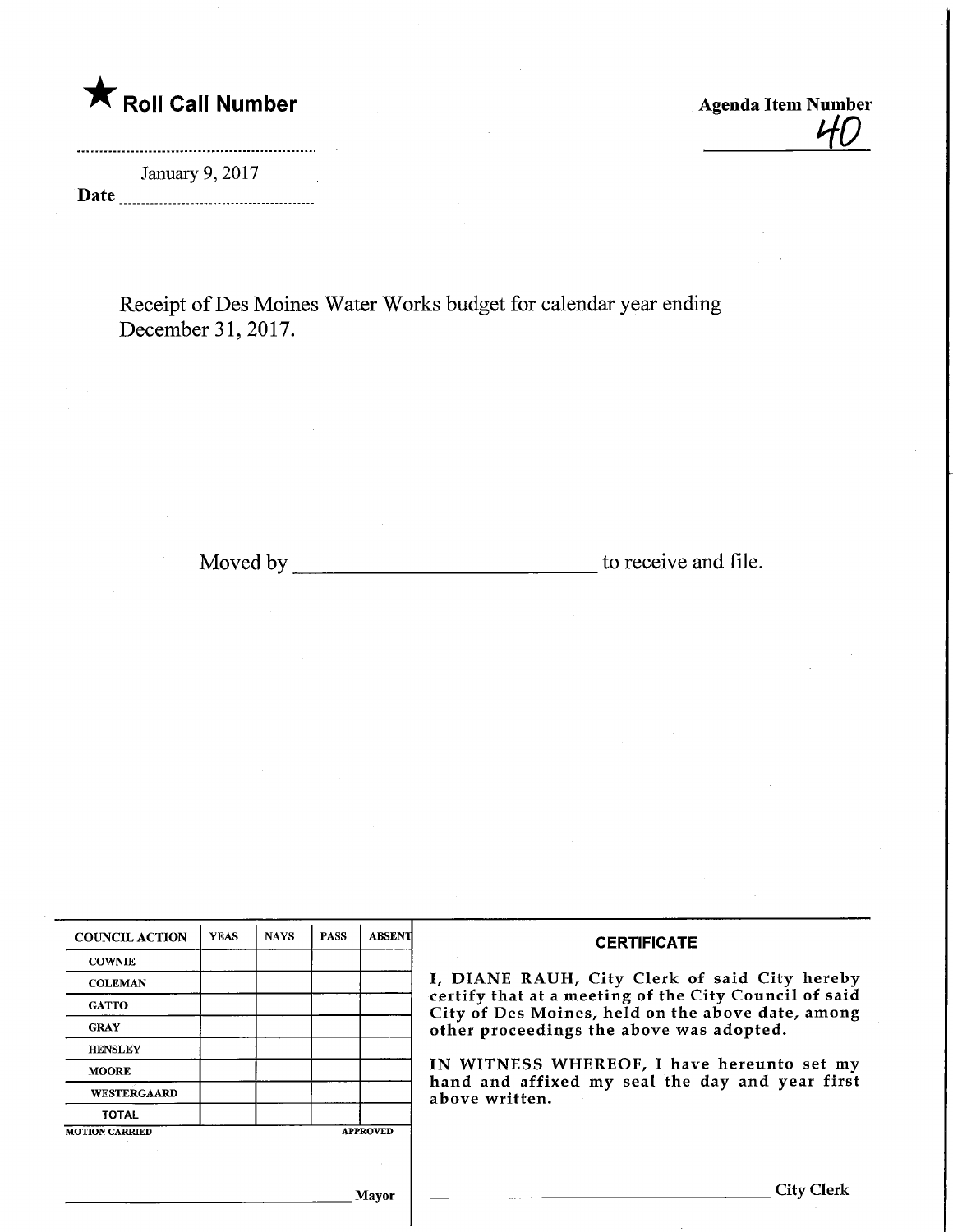### ADOPTED BUDGET CERTIFICATE

| To:    |                                                                 | Des Moines             | City Council                                                                                                                                                                           |                                                                                                                     |
|--------|-----------------------------------------------------------------|------------------------|----------------------------------------------------------------------------------------------------------------------------------------------------------------------------------------|---------------------------------------------------------------------------------------------------------------------|
|        | At a meeting of the                                             |                        | Board of Water Works Trustees<br>(Governing Board)                                                                                                                                     | , held after public hearing as                                                                                      |
|        | required by law, on                                             | 11/22/16<br>(xxh xh x) | the proposed budget for                                                                                                                                                                | calendar year 2017<br>(specify fiscal or calendar and year)                                                         |
|        | was adopted as summarized and attached hereto.                  |                        |                                                                                                                                                                                        |                                                                                                                     |
|        | Telephone<br>Area Code                                          | (515) 283-8721         | (signature)                                                                                                                                                                            | <b>Board Secretary</b>                                                                                              |
|        |                                                                 |                        | Address                                                                                                                                                                                | 2201 George Flagg Parkway<br>Des Moines, IA 50321                                                                   |
|        | Record of Public Hearing and Adoption of Budget:                |                        |                                                                                                                                                                                        |                                                                                                                     |
| On.    | 11/22/16 , the<br>(xx/xx/xx)                                    |                        | Board of Water Works Trustees                                                                                                                                                          | met for the purpose                                                                                                 |
|        | of conducting a public hearing on the proposed                  |                        | calendar year 2017<br>(specify fiscal or calendar and year)                                                                                                                            | budget as published. Notice of time and place of                                                                    |
|        | hearing had been published on                                   |                        | Des Moines Register<br>11/9/2016 in the<br>(newspaper)                                                                                                                                 | and the affidavit of publication                                                                                    |
|        | was available to file with the City Council.                    |                        |                                                                                                                                                                                        | The budget estimate was considered and taxpayers and residents heard for and against said estimate were as follows: |
|        |                                                                 |                        |                                                                                                                                                                                        |                                                                                                                     |
|        | A RESOLUTION ADOPTING THE BUDGET FOR<br>BE IT RESOLVED by the   |                        | After giving opportunity for all desiring to be heard, the Board adopted the following budget resolution:<br>calendar<br>(specify fiscal or calendar)<br>Board of Water Works Trustees | YEAR ENDING 12/31/2017<br>(xx/xx/xx)<br>calendar<br>: The budget for<br>(specify fiscal or calendar)                |
| ending |                                                                 |                        | 12/31/2017 as set forth in the Adopted Budget Summary and in the detailed budget in                                                                                                    |                                                                                                                     |
|        | (xx/xx/xx)<br>and detail as adopted.<br>Passed and approved on, | 11/22/16<br>(xxtxxhxx) | by the following vote: (list names)                                                                                                                                                    | support thereof showing the estimated revenues and expenditures for said budget year in accordance with the summary |
| Aves:  | Mr. Graham Gillette                                             |                        |                                                                                                                                                                                        | Nays:                                                                                                               |
|        | Mr. David Carlson<br>Ms. Susan Huppert<br>Ms. Leslie Gearhart   |                        |                                                                                                                                                                                        | Abstain:<br>Absent:                                                                                                 |
|        | Mr. Mark Wallace                                                |                        |                                                                                                                                                                                        |                                                                                                                     |
|        |                                                                 |                        |                                                                                                                                                                                        | Chairperson                                                                                                         |
|        |                                                                 |                        | (signalbu                                                                                                                                                                              | Secretary                                                                                                           |
|        |                                                                 |                        |                                                                                                                                                                                        |                                                                                                                     |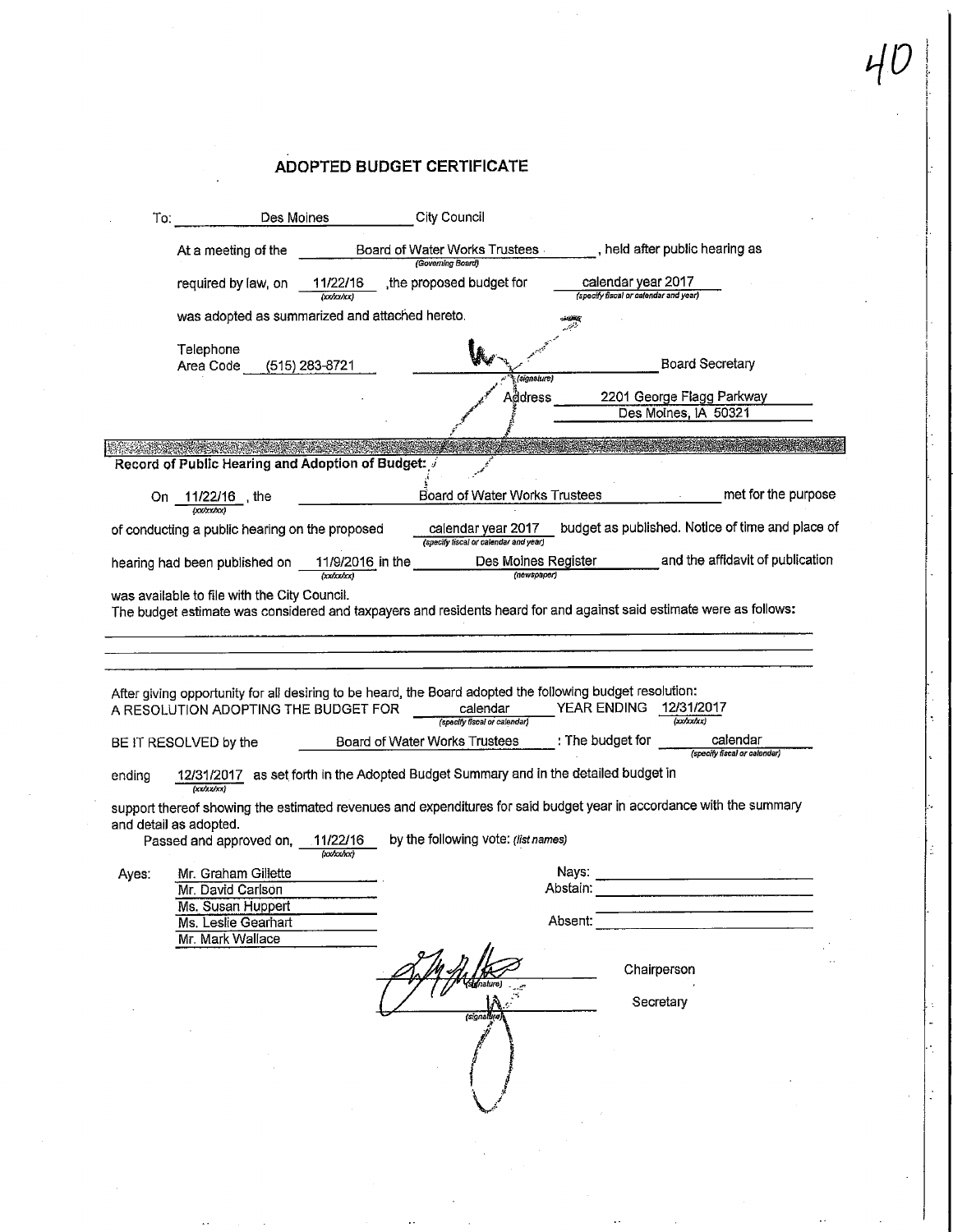Department of Management

CALENDAR YEAR 2017

 $\sim$ 

÷.,

### ADOPTED BUDGET SUMMARY

#### DES MOINES WATER WORKS

 $\ddot{\phantom{a}}$ 

NAME OF ENTERPRiSE

 $2\pi$  ,  $2\pi$  ,  $4\pi$ 

|                                                     |                      |     |     | <b>Budget</b> |                  |     | <b>Re-Estimated</b> |     |      | Actual        |
|-----------------------------------------------------|----------------------|-----|-----|---------------|------------------|-----|---------------------|-----|------|---------------|
| <b>REVENUES &amp; OTHER FINANCING SOURCES</b>       |                      |     |     | CY 2017       |                  |     | CY 2016             |     |      | CY 2015       |
| Use of Money and Property                           | (line 398) 241       |     |     |               | $\overline{271}$ |     |                     | 301 |      |               |
| <b>Charges for Services</b>                         | (line 414)           | 243 |     | 61,741,796    | 273              | \$  | 58,786,364          | 303 | £.   | 52,959,981    |
| <b>Miscellaneous</b>                                | $(\text{line } 416)$ | 245 |     | 248,979       | 275              |     | 131,919             | 305 |      | 36,453        |
| Operating Transfers In                              | (line 417)           | 247 |     |               | 277              |     |                     | 307 |      |               |
| Proceeds of Long Term Debt                          | (line 418)           | 248 |     |               | 278              |     |                     | 308 |      |               |
| Proceeds of Fixed Asset Sales                       | (line 419)           | 249 |     |               | 279              |     |                     | 309 |      |               |
| <b>Total Revenues &amp; Other Financing Sources</b> |                      | 250 |     | \$61,990,775  | 280              | S   | 58,918,283          | 310 | -5   | 52,996,434    |
| <b>EXPENDITURES &amp; TRANSFERS OUT</b>             |                      |     |     |               |                  |     |                     |     |      |               |
|                                                     | (line 386)           | 255 | S.  | 60,490,775    | 285              | \$  | 52,433,554          | 315 | l \$ | 62,260,867    |
| Expenditures                                        | (line 387)           | 259 |     |               | 289              |     |                     | 319 |      |               |
| <b>Transfers Out</b>                                |                      |     |     |               |                  |     |                     |     |      |               |
| <b>Total Expenditures &amp; Transfers Out</b>       |                      | 260 | S   | 60,490,775    | 290              | S   | 52,433,554          | 320 | £    | 62,260,867    |
| <b>Excess of Revenues &amp; Other Sources</b>       |                      |     |     |               |                  |     |                     |     |      |               |
| Over (Under) Expenditures & Transfers Out           |                      | 261 |     | 1,500,000     | 291              | \$  | 6,484,729           | 321 | \$   | (9, 264, 433) |
| Beginning Fund Balance January 1                    | (line 390)           | 262 | S   | 21,872,360    | 292              | \$  | 15,387,631          | 322 | s    | 24,652,064    |
| Ending Fund Balance December 31                     | (line 388) <b> </b>  | 263 | - 3 | 23,372,360    | $293 \mid$       | -\$ | 21,872,360          | 323 | - 3  | 15,387,631    |

и,

 $\mathcal{A}^{\mathcal{L}}$ 

 $\tau$  $\bigcirc$ 

77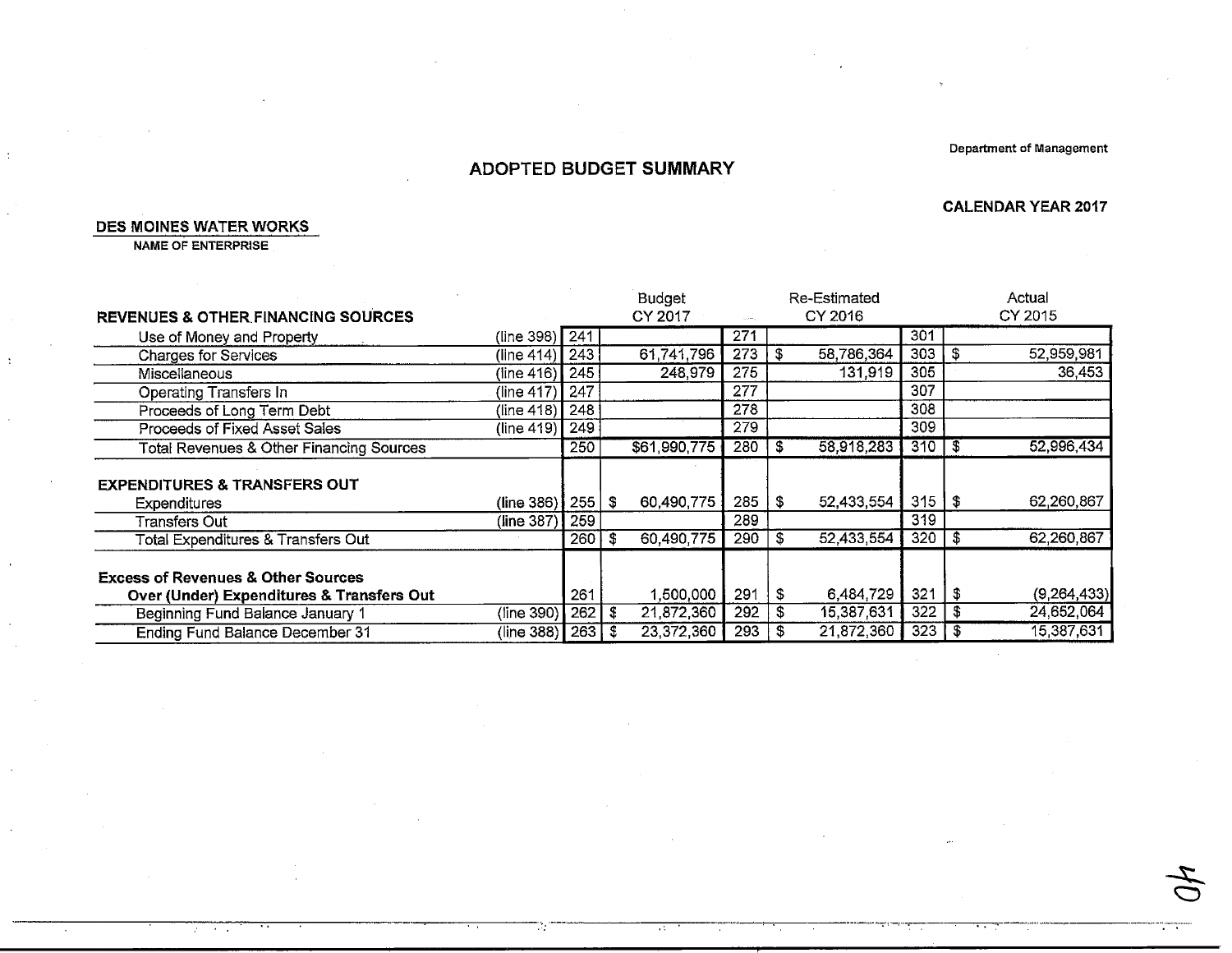#### DES MOINES WATER WORKS

NAME OF ENTERPRISE

 $\mathbf{r}$ 

#### RESOURCES DETAIL

#### CALENDAR YEAR 2017

|                                      |          |     |      | <b>Budget</b><br>CY 2017 |    | Re-Estimated<br>CY 2016 |    | Actual<br>CY 2015 |
|--------------------------------------|----------|-----|------|--------------------------|----|-------------------------|----|-------------------|
| Beginning Fund Balance, January 1    |          | 390 | £.   | $21,872,360$ \$          |    | 15,387,631              | £. | 24,652,064        |
| Use of Money & Property              |          | 398 |      |                          |    |                         |    |                   |
| Charges for Services:                | Hospital | 411 |      |                          |    |                         |    |                   |
|                                      | Water    | 404 |      | \$61,741,796             | \$ | 58,786,364              | \$ | 52,959,981        |
|                                      | Sewer    | 405 |      |                          |    |                         |    |                   |
|                                      | Electric | 406 |      |                          |    |                         |    |                   |
|                                      | Gas      | 407 |      |                          |    |                         |    |                   |
| <b>Total Charges for Services</b>    |          | 414 | -\$  | 61,741,796               | \$ | 58,786,364              | \$ | 52,959,981        |
| Miscellaneous                        |          | 416 |      | 248,979                  |    | 131,919                 |    | 36,453            |
| <b>Other Financing Sources:</b>      |          |     |      |                          |    |                         |    |                   |
| <b>Operating Transfers In</b>        |          | 417 |      |                          |    |                         |    |                   |
| Proceeds of Long Term Debt           |          | 418 |      |                          |    |                         |    |                   |
| <b>Proceeds of Fixed Asset Sales</b> |          | 419 |      |                          |    |                         |    |                   |
| <b>Total Resources</b>               |          | 421 | - \$ | 83,863,135               | £  | 74,305,914              |    | 77,648,498        |

#### **REQUIREMENTS DETAIL**

 $\mathcal{O}(\mathcal{O}_\mathcal{O})$  . The  $\mathcal{O}(\mathcal{O}_\mathcal{O})$ 

 $\sim 10^{-11}$ 

 $\mathcal{A}(\mathcal{F})$  and  $\mathcal{A}(\mathcal{F})$  .

|                                 |          |     |   | <b>Budget</b><br>CY 2017 |      | Re-Estimated<br>CY 2016 |    | Actual<br>CY 2015 |
|---------------------------------|----------|-----|---|--------------------------|------|-------------------------|----|-------------------|
| Expenditures:                   |          |     |   |                          |      |                         |    |                   |
|                                 | Hospital | 338 |   |                          |      |                         |    |                   |
|                                 | Water    | 360 |   | 60,490,775               |      | 52,433,554              | S  | 62,260,867        |
|                                 | Sewer    | 357 |   |                          |      |                         |    |                   |
|                                 | Electric | 361 |   |                          |      |                         |    |                   |
|                                 | Gas      | 362 |   |                          |      |                         |    |                   |
| <b>Total Expenditures:</b>      |          | 386 | S | 60,490,775               | S    | 52,433,554              | \$ | 62,260,867        |
| Transfers Out                   |          | 387 |   |                          |      |                         |    |                   |
| Ending Fund Balance December 31 |          | 388 | S | 23,372,360               | - \$ | 21,872,360              | \$ | 15,387,631        |
| <b>Total Requirements</b>       |          | 389 |   | 83,863,135               |      | 74,305,914              | \$ | 77,648,498        |

 $\sim 10^{11}$  m  $^{-1}$ 

 $\mathcal{L}(\mathcal{L}^{\mathcal{L}})$  and  $\mathcal{L}^{\mathcal{L}}$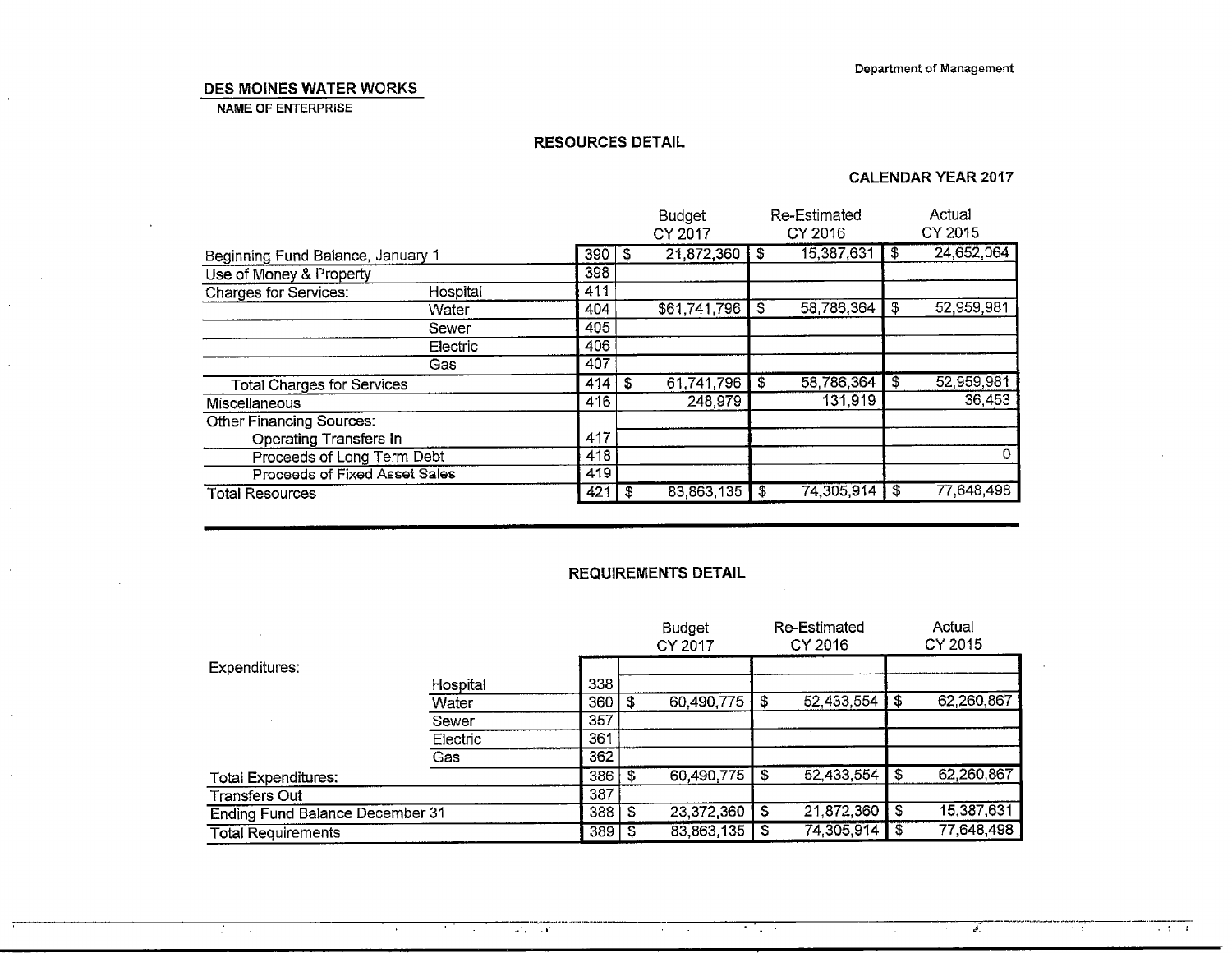## **MI REGISTER MED**

ġ

#### **COPY OF ADVERTISEMENT**

Exhibit "A"

#### **AFFIDAVIT OF PUBLICATION**

#### **STATE OF IOWA**

SS

#### **COUNTY OF POLK**

The undersigned, being first duly sworn on oath, states that The Des Moines Register and Tribune Company, a corporation duly organized and existing under the laws of the State of lowa, with its principal place of business in Des Moines, Iowa, the publisher of The Des Moines Register newspaper of general circulation printed and published in the City of Des Moines, Polk County, Iowa, and that an advertisement, a printed copy of which is attached as Exhibit "A" and made a part of this affidavit, was printed and published in The Des Moines Register on the following dates  $\mathbb{R}^n$  .

 $3$  11/ 31

11-9-16

Staff member, Re er Media

Subscribed and sworn to before me by said

affiant this

day of <u>Noumber</u> 2016  $10^{17}$ 

Notary Public in and for the State of Iowa